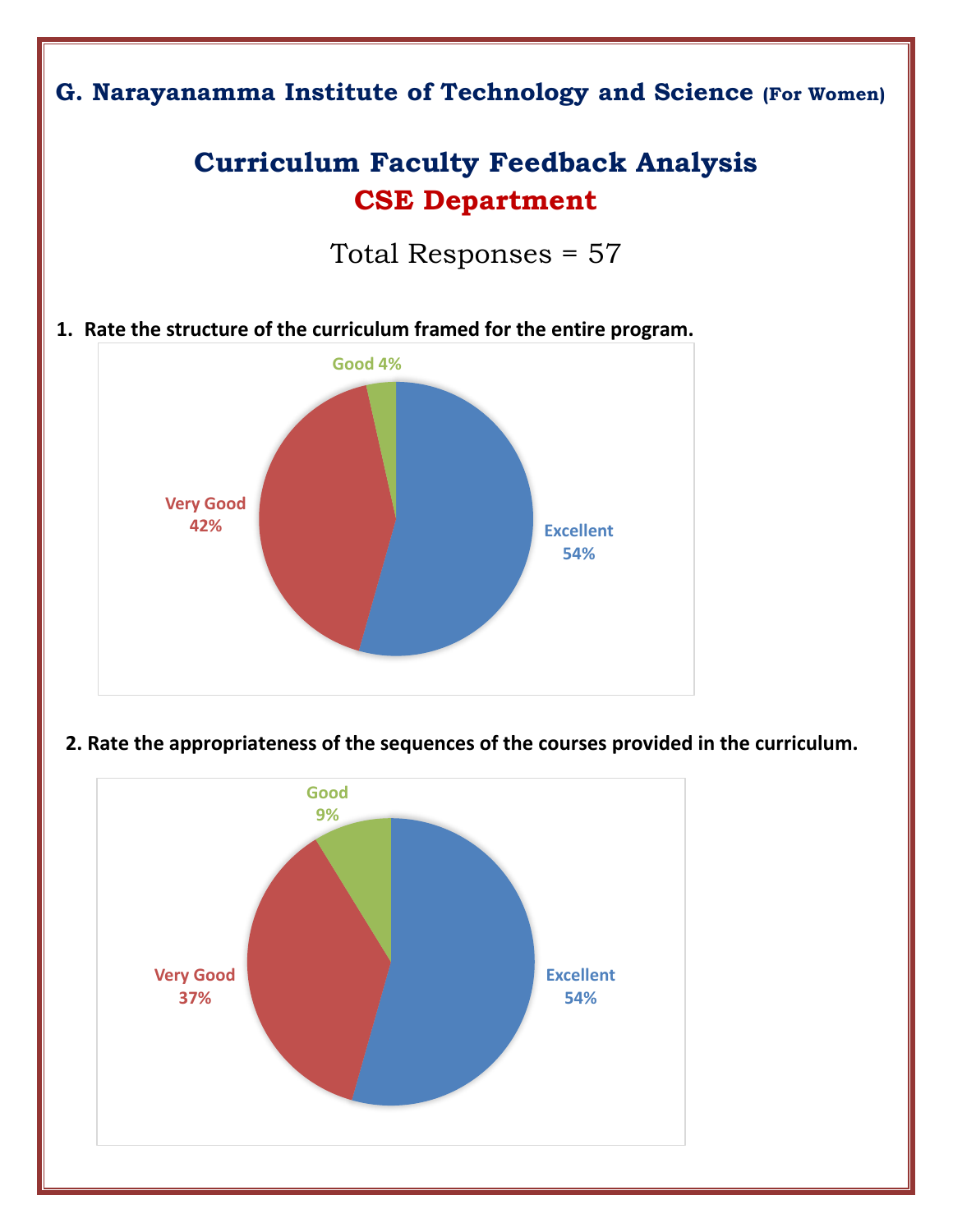**3. Rate the depth of the syllabus for the Program in relation to the competencies expected by industry/Current global scenarios.** 



### **4. Rate the sequence of the units/modules in the course. (Taught by you)**

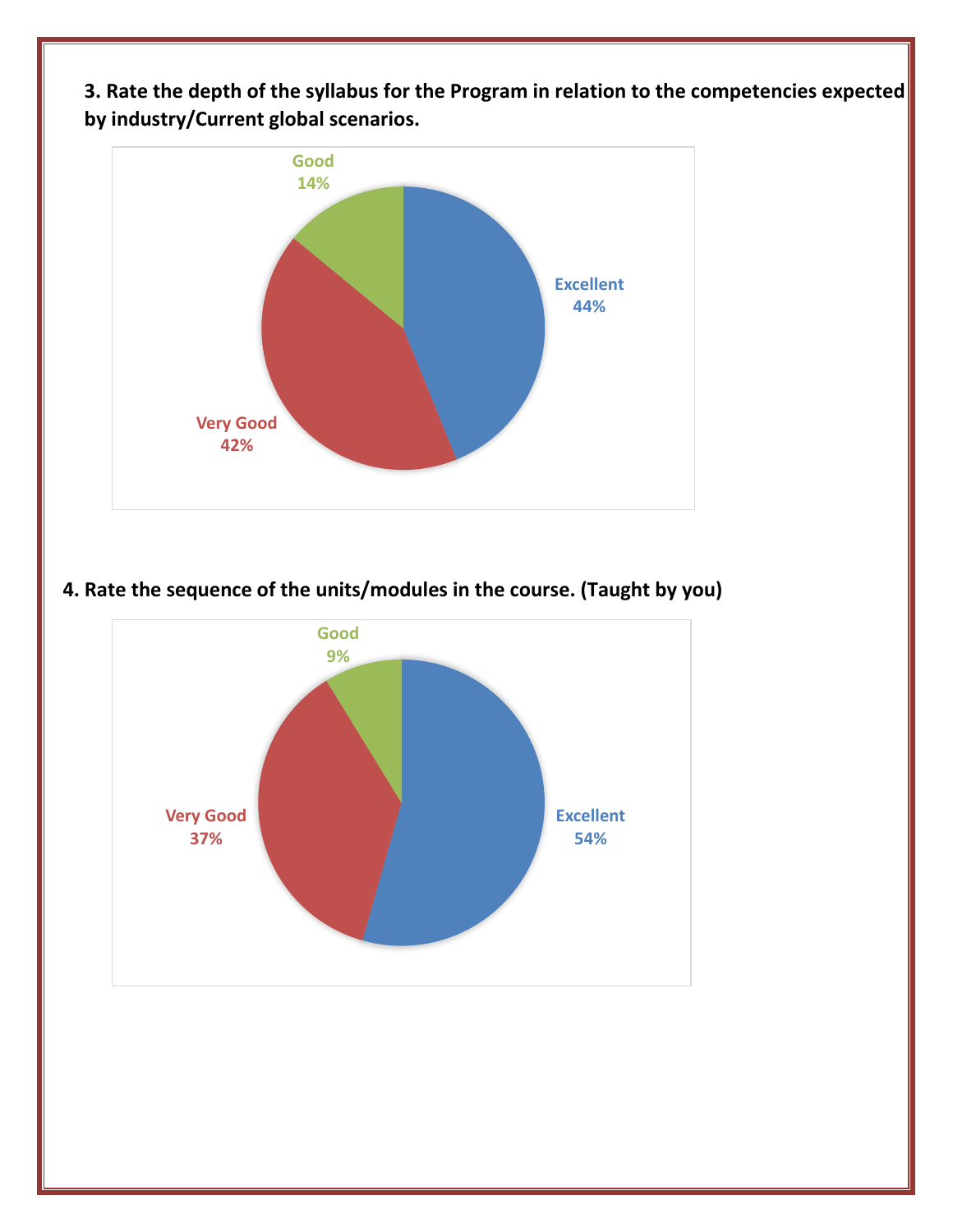

# **6. Rate the adequateness of text books and reference books mentioned in the syllabus.**

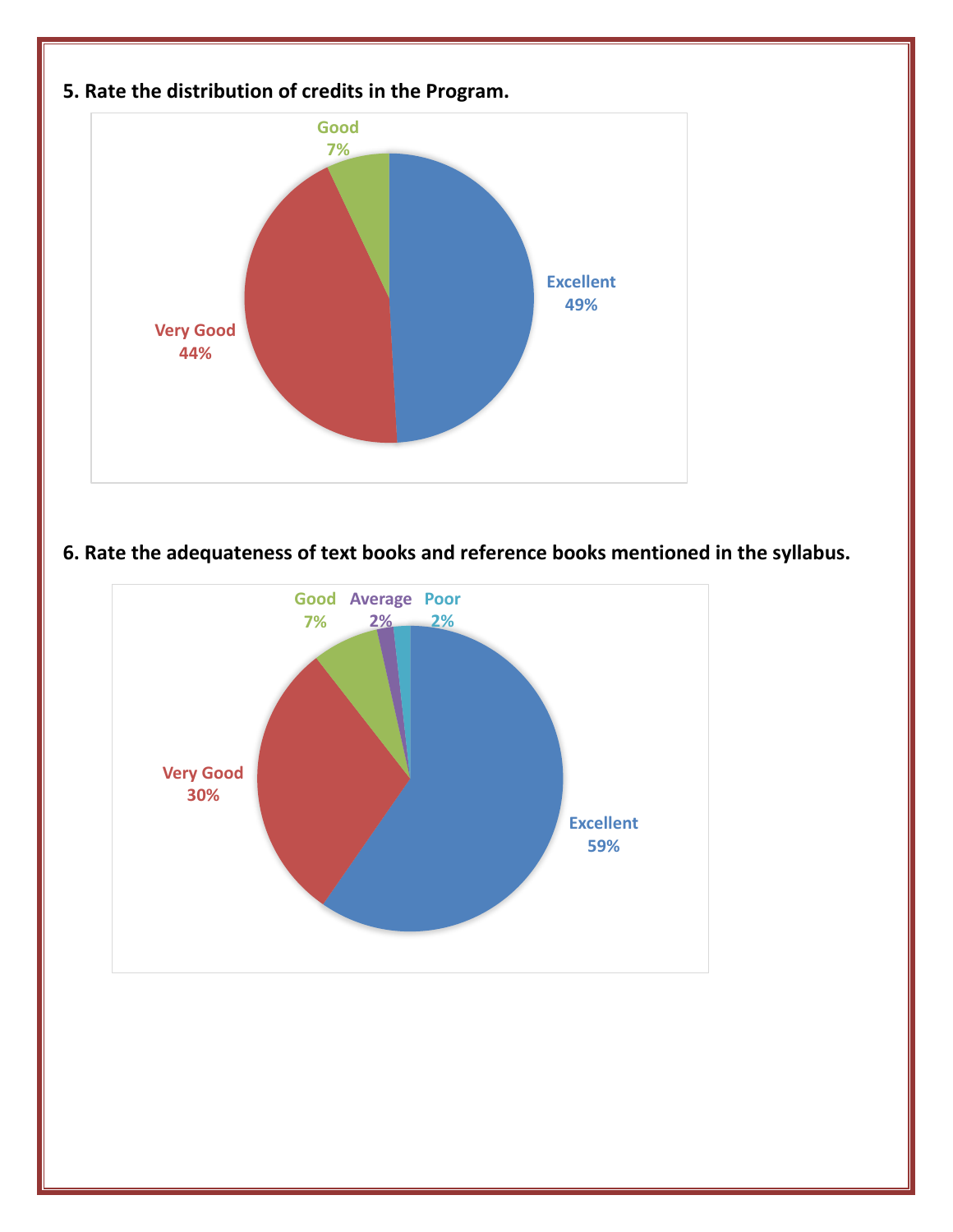

**8. Rate the syllabus content for the courses in terms of burden on students.**

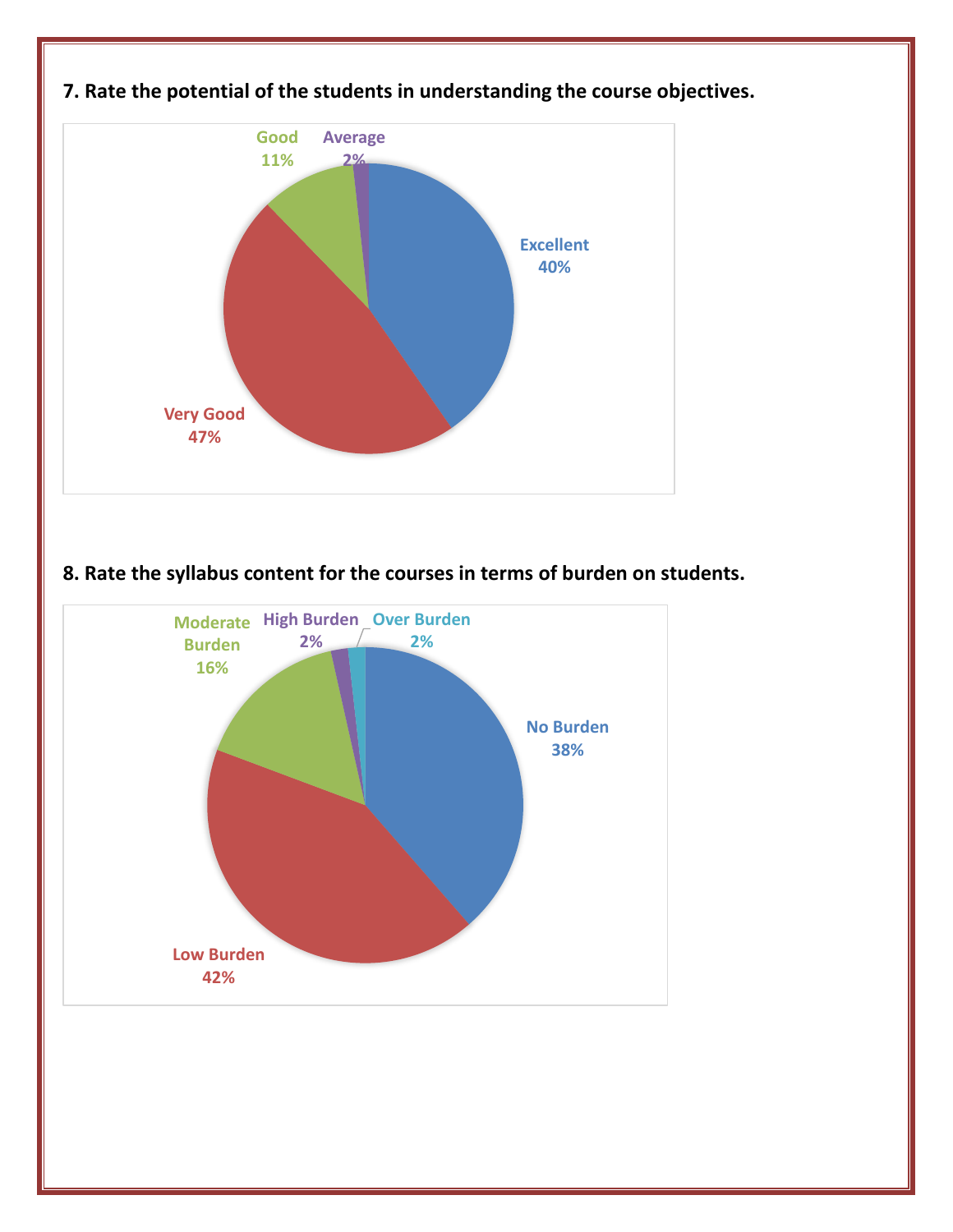

# **9. Rate the experiment list in stimulating the interest of students in the project.**

#### **10. Rate the contribution of the courses in terms of professional core area.**